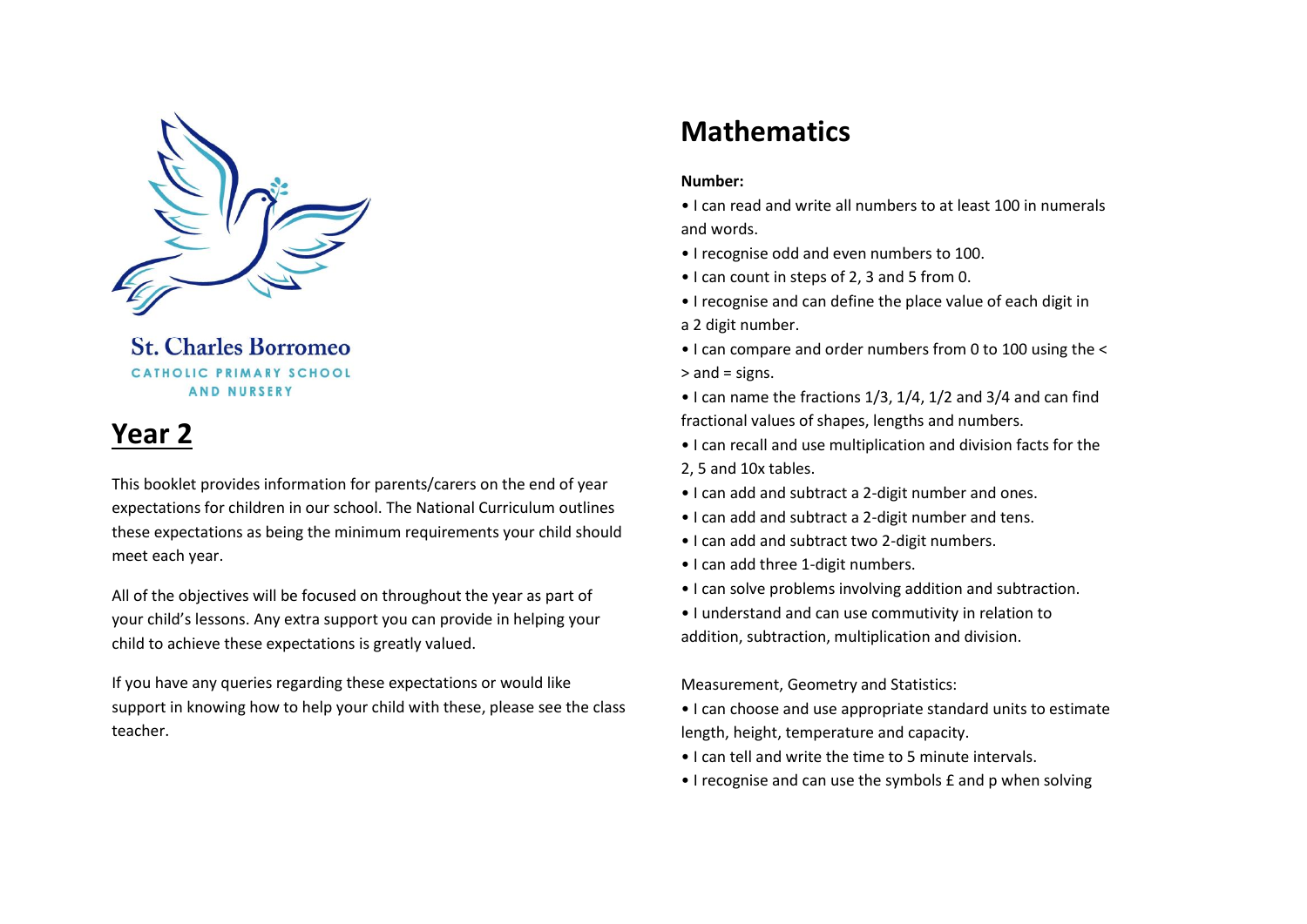problems involving addition and subtraction of money.

- I can describe the properties of 2D and 3D shapes to include edges, vertices and faces.
- I can interpret and construct pictograms, tally charts, block diagram and simple tables.

# **Reading**

### **Word Reading:**

• I can apply knowledge of root words, prefixes and suffixes to read aloud and to understand the meaning of unfamiliar words.

• I can read further exception words, noting the unusual correspondences between spelling and sound.

• I attempt pronunciation of unfamiliar words drawing on prior knowledge of similar looking words.

## **Comprehension:**

- I read a range of fiction, poetry, plays, and non-fiction texts.
- I can discuss the texts that I read.

• I can read aloud and independently, taking turns and listening to others.

• I can explain how non-fiction books are structured in different ways and can use them effectively.

- I can explain some of the different types of fiction books.
- I can ask relevant questions to get a better understanding of a text.
- I can predict what might happen based on details I have.

• I can draw inferences such as inferring a characters' feelings, thoughts and motives from their actions.

- I can use a dictionary to check the meaning of unfamiliar words.
- I can identify the main point of a text.
- I can explain how structure and presentation contribute to the meaning of texts.
- I can use non-fiction texts to retrieve information.
- I can prepare poems to read aloud and to perform, showing understanding through intonation, tone, volume and action.

# **Writing**

## **Spelling:**

• I can segment spoken words into phonemes and record these as graphemes.

- I can spell words with alternatives spellings.
- I can spell longer words using suffixes such as 'ment', 'ness', 'ful', 'less', 'ly'.
- I can use my knowledge of alternative phonemes to narrow down possibilities for accurate spelling.
- I can identify phonemes in unfamiliar words and use syllables to divide words.

## **Handwriting:**

- I can form lower-case letters of the correct size.
- I can begin to use some of the diagonal and horizontal strokes needed to join letters.
- I show that I know which letters are best left unjoined.
- I use capital letters and digits of the correct size, orientation and relationship to one another and to lower case letters.